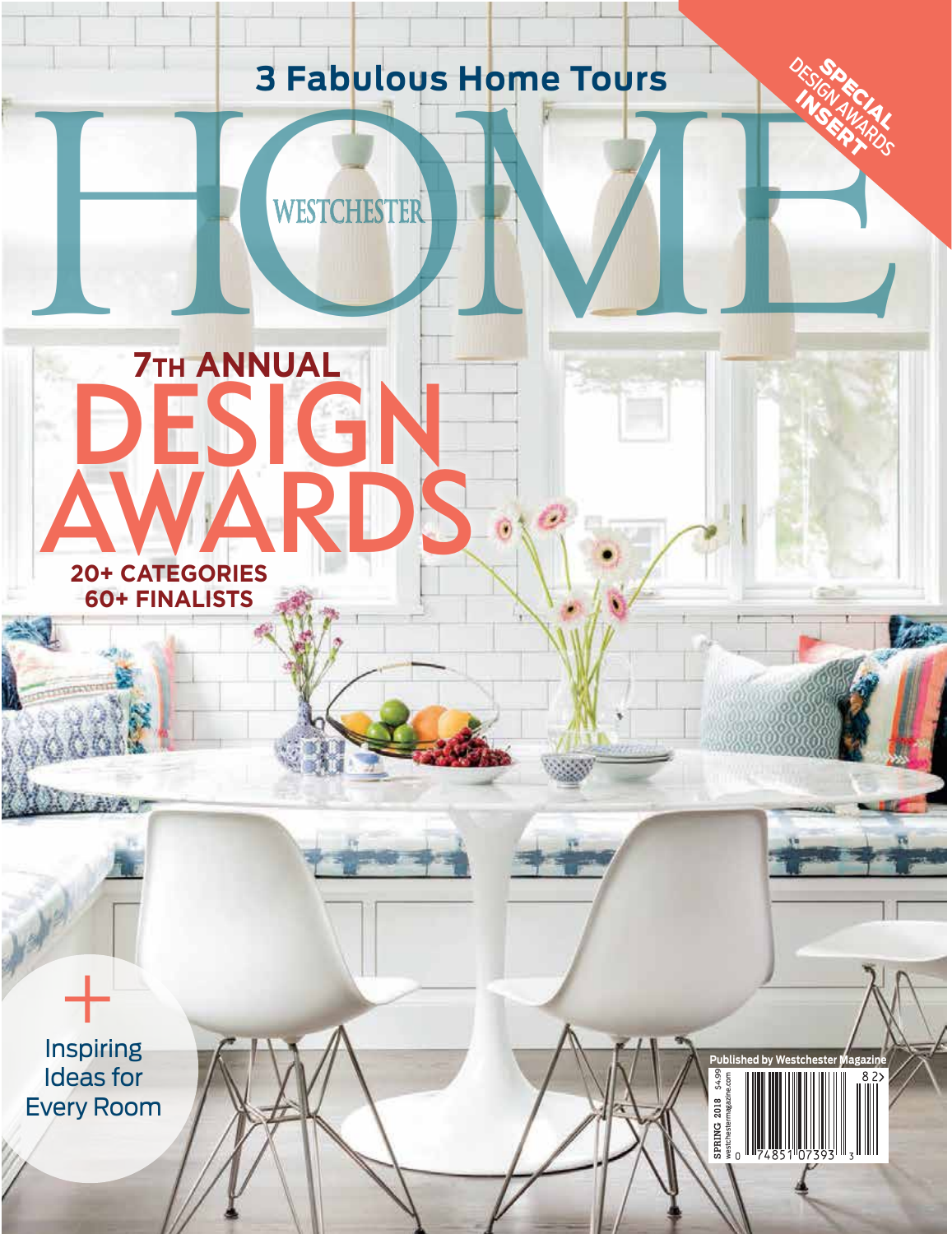



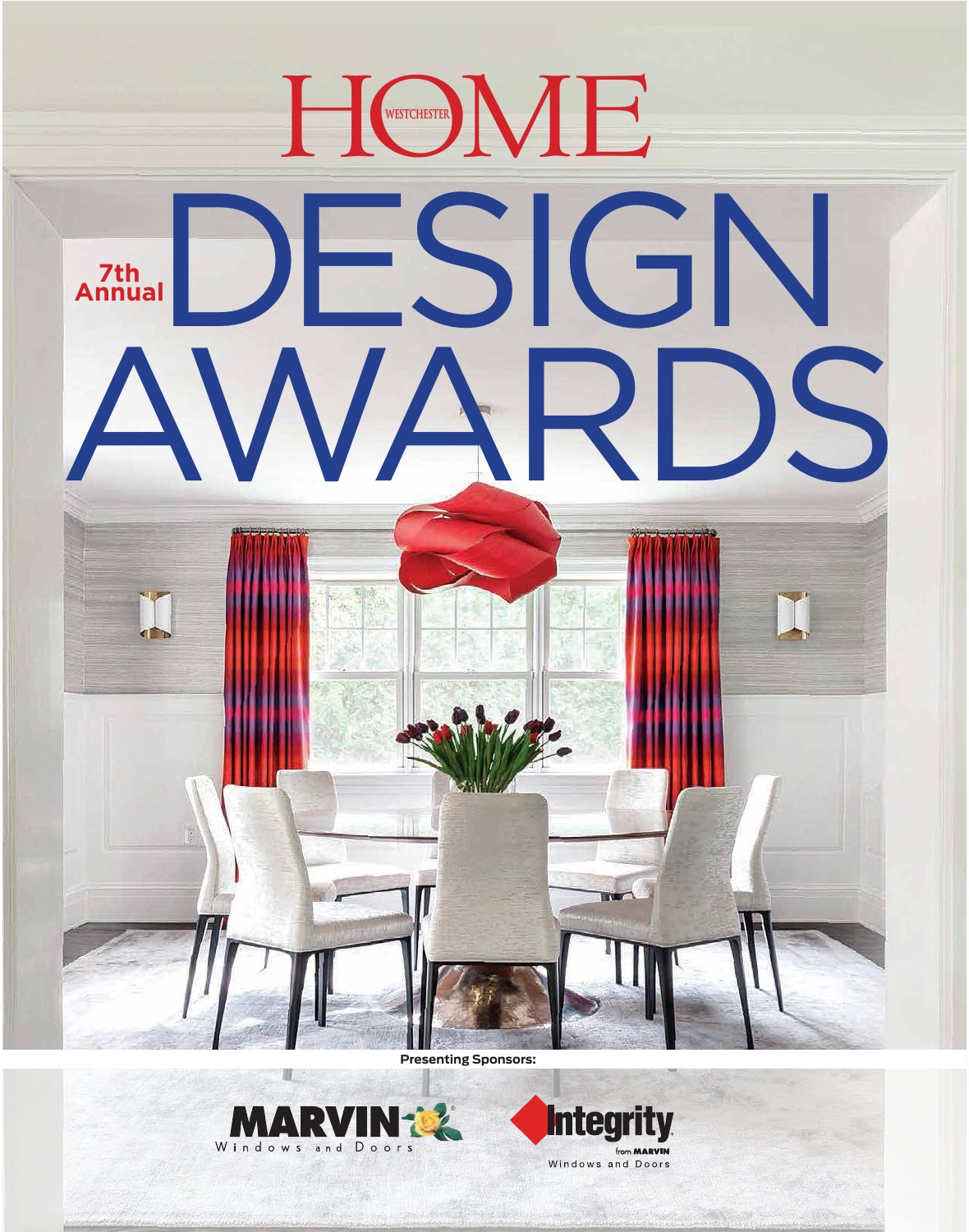## CHILDREN'S ROOM



### **Scott Hirshson Hirshson Architecture + Design**

**CHAPPAQUA** This former compact master bedroom was transformed into a new room for a little girl who loves pink. "The room needs to grow with the child, allowing for playful items today and more mature items in the years to come," says Scott Hirshson. He incorporated pink into the wallcovering and bedding paired with soft greys. And antique brass light fixture coordinates with the finish of the original door hardware.

PHOTOGRAPHER: STEFAN RADTKE

#### **Tara Kantor, Tara Kantor Interiors**

**SCARSDALE** The inspiration for this bedroom shared by two boys was the navy color palette, which is sophisticated enough for boys to grow into, but also works with younger children. Designer Tara Kantor added textured wallpaper, a custom built-in study desk, navy wool felt upholstered beds, and bleached walnut wood accents. A custom navy striped pendant by Bone Simple Design completes the room.

PHOTOGRAPHER: TARA KANTOR



### **Lisa Tessler, Link Interiors**

**SCARSDALE** Designer Lisa Tessler created this nursery for a baby boy with various shades of blue. She wanted a soft but modern space that was both cozy and sleek. Plush carpet was the starting point; a rustic wood crib and changing table are additional soft touches. Denim-inspired wallpaper gives the space texture and depth.

PHOTOGRAPHER: AGGIE PHOTOGRAPHY